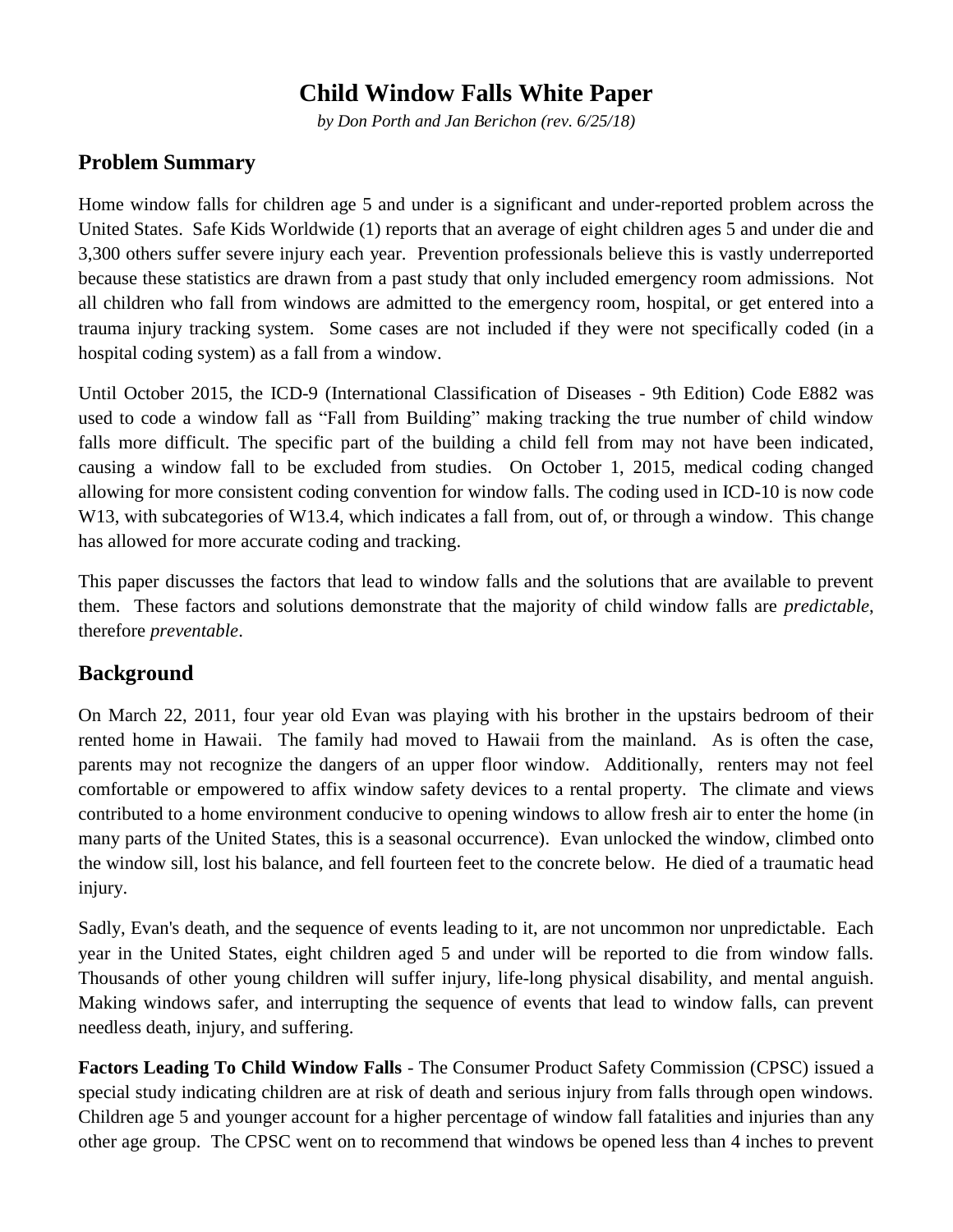child window falls (the same dimension used to prevent children's heads from passing between stair balusters, deck, and balcony railings). A requirement that window screens include a label warning of fall dangers was also required at some point. However, most screen installations are such that the warning label is obscured or hidden due to the placement of the label and design of the window, rendering the warning useless.

Awareness of this problem, and subsequent engineered solutions, began to migrate into codes related to housing. In 2003, the International Residential Code (IRC) (3) stated in "Section 310 - Emergency Escape and Rescue Openings," the need to have both escape and rescue functions maintained in sleeping rooms of residential living units. The 2006 IRC (4) would add the language related to escape to say openings shall be operational from inside the room without use of keys, tools, or special knowledge. In "Section 613," the IRC describes the size and construction of Exterior Doors and Windows to include the height above the floor on the inside, and height above grade on the outside as factors for safety. It also makes the first reference to window guards, and the need for any window guards to be compliant with ASTM Standard F2090. IRC 2009 (5) expands further on window design and prevention methods and continues to reference ASTM F2090 for details on window guards and window safety devices.

ASTM Standard F2090 (6) addresses the following key topics (and many others):

- Window Fall Prevention Screens and Fall Prevention Window Guard Devices
- Window Opening Control Devices
- Window Fall Prevention Screens, Fall Prevention Window Guards, and Factory Applied/installed Window Opening Control Devices
- Window Opening Control Devices Designed for Aftermarket Applications
- Performance Testing (of devices)

The ASTM Standard F2090 provides guidelines for each method of window fall prevention and is intended to provide the needed support to the IRC to help create safe windows in residential housing.

It is important to note that the creation of ASTM Standard F2090 was driven by the CPSC study and recommendation that identifies children aged 5 and under as the most at-risk children for window falls.

In relation to fire and life safety and the emergency escape expectations within the standard, children aged 5 and under cannot be expected to self-escape from an upper floor window in the event of a fire. The national fire service operates under the expectation and operational reality that children of that age would require a search and rescue operation at a fire event.

**Why Are These Children At Increased Risk for Window Falls?** - Children age 5 and under have small bodies and large heads. Because of this, a situation where their head can exert leverage over their body can contribute to a fall. If they are looking out a window in an elevated position or climbing on a piece of furniture near a window, the child can lose their balance and fall in a way from which they cannot recover.

Young children are also at a point of physical development where their strength and dexterity are such that they can be protected by devices that combine strength and dexterity to operate. Examples are child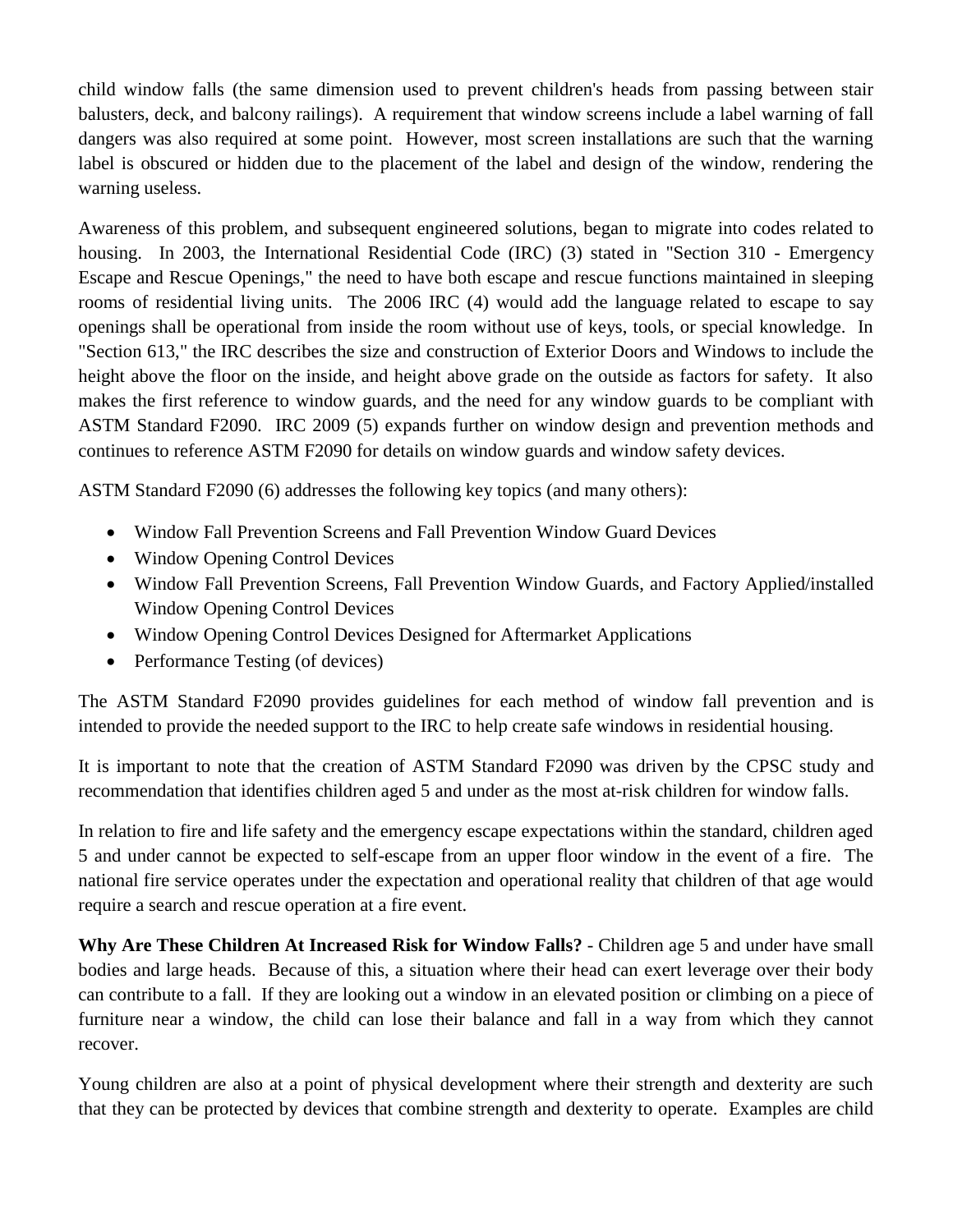resistant medication containers or child resistant lighters. It should be noted that *any* child-resistant device is only child-resistant, not child-proof.

Young children also lack the intellectual development to understand cause and effect. In other words, telling them that climbing on furniture near a window or leaning against a screen will lead to a fall, that may lead to injury or death, are not effective arguments to discourage their behavior. They simply cannot link together the kind of thinking that moves from one outcome to the next, to the next.

These factors indicate that engineered solutions may provide the most effective strategies to prevent child window falls.

**Are Young Children Capable of Emergency Escape (Self-Evacuation)?** - It is important to understand the limitations of young children (age 5 and under). If a young child without the understanding of cause and effect and lacking the strength to perform escape actions were to attempt an emergency escape from an upper level window (such as during a fire in the home), it is quite likely they would fall and suffer injury or death in an escape attempt. The National Fire Protection Association (NFPA), an identified leader in fire data reporting, does not offer any findings related to windows with child fall prevention devices causing interference with emergency escape (by either adults or children) or related to hindered emergency access by responding firefighters.

As always, the safety of young children, especially in the event of a fire, is largely in the hands of the supervising adult. An understanding of this fundamental concept should explain why children protected by window safety devices are not at increased risk for entrapment during a fire.

With these regulatory elements in place, and evidence that child home window falls needlessly take lives and cause injury each year, solutions can be formulated. Yet to date, consistent prevention strategies and understanding by property owners and managers and emergency responders is limited. By understanding the background issues leading to child window falls, and the code development that is intended to facilitate solutions, housing of any type should be able to be equipped with the appropriate safety measures to protect young children from injuries and death related to window falls.

#### **Solutions**

Is it possible to balance child safety with a window designed to provide emergency escape AND access by firefighters? It is. And the necessary safety aspects can be built into a window, added to a newly built window, or retrofitted to an existing window.

Two key issues face the effort to abate child window falls. The first, and probably most urgent, is how to retrofit existing windows to provide for safe housing that is already constructed. The second, and probably easier issue is how to amend the codes to ensure all future housing is constructed with features designed to reduce child window falls.

**Existing Housing Solutions** - ASTM Standard F2090 provides a good starting point for devices designed to retrofit existing windows. There are three basic approaches distinguished in ASTM F2090 and each take into account the emergency escape considerations indicating "No special knowledge or tools are required to remove the device for emergency exit".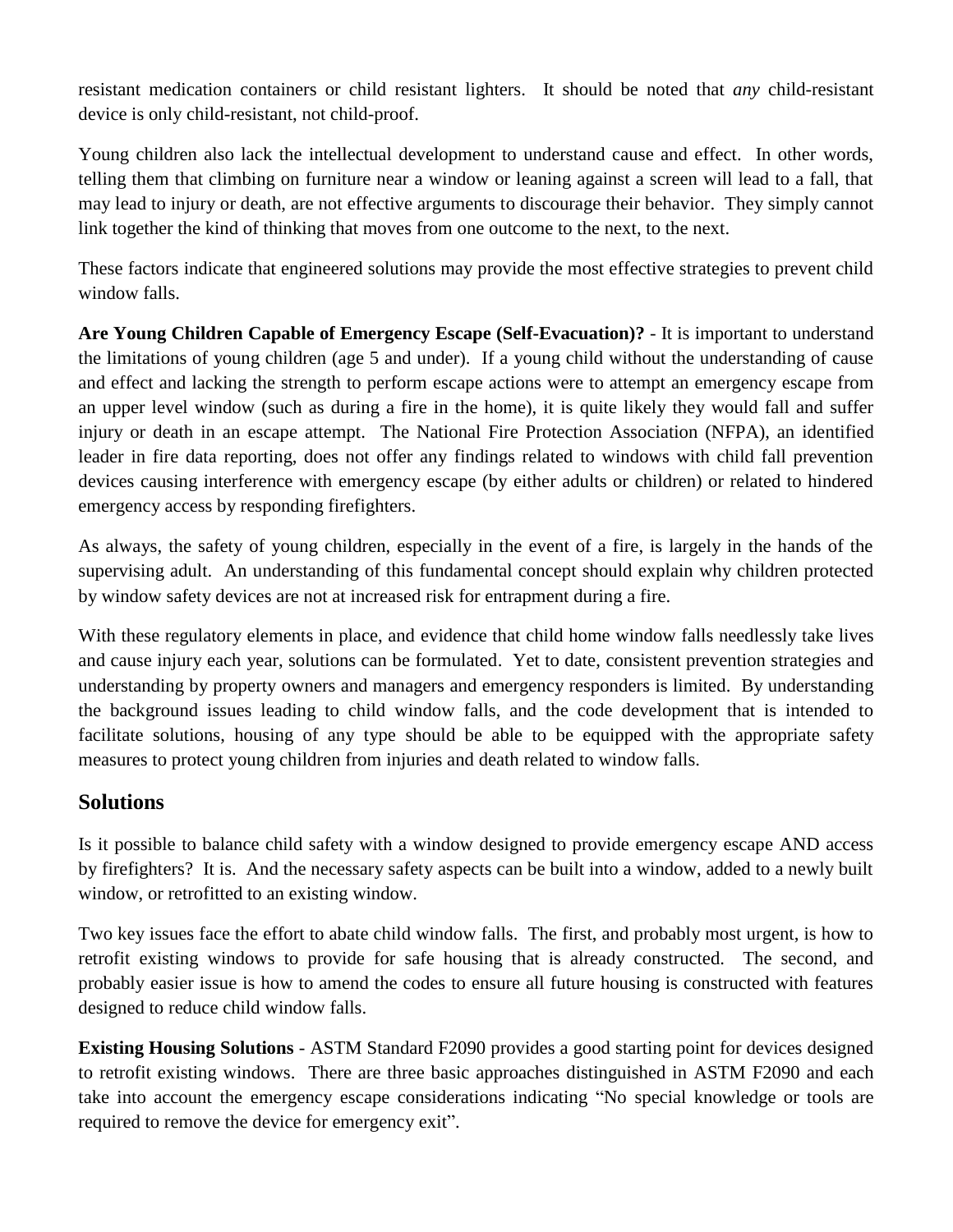- *Window Opening Control Devices* For a Window Opening Control Device to meet the ASTM F2090 standard, it must be applied in a way that limits the window opening to less than 4 inches, needs two motions to open it (such as holding it open against a spring while simultaneously moving the window past it), and it must automatically reset when the window is closed. Window Opening Control Devices should not be confused with window opening limiters (devices such as those that clamp onto the track, wedge the window, or block the track like window sticks) that do not carry the "two motion" characteristic necessary to make it a Window Opening Control Device. These might be sold as "window security" devices, but they may not qualify as a Window Opening Control Device.
- *Window Guards* Window Guards classified as fall prevention devices are found inside the window. They consist of horizontal or vertical bars (sometimes netting in place of bars) which are inserted into holding bars that are screwed into the inside window frame. The guards are released by depressing two separate, spring-loaded pins and collapsing the telescoping tubes into themselves, thus reducing the size of the guard so it can be removed from the holding bars. ASTM F2090 specifies the force a Window Guard must withstand and also specifies the spacing between bars that limit any opening in the window to less than 4 inches.
- *Safety Screens* Safety Screens are a specialized screen device that can retrofit to an existing window. "Normal" window screens have a basic function of keeping insects out when the window is open. A normal screen has a nylon or light metal mesh held into an aluminum frame by wedging the screen fabric into a groove with a rubber cord inserted into the same groove, thus holding the screen material in place. Safety Screens are of a more robust design and can provide a level of strength that can meet ASTM safety standards while serving as an aesthetically appealing screen that also keeps out insects. It uses a steel mesh clamped into a welded steel frame to create a much more rigid assembly. These screens are known to have a longer life and increased durability, thus reducing costs over time.

**Future Housing Yet-To-Be Built** - When homes are built from scratch, codes can be amended to require windows to be manufactured with window safety devices engineered into the finished window assembly. These "assemblies" would not only be engineered and certified as a unit, but they would likely be more cost effective to produce. Manufacturers are available that build window assemblies that incorporate window safety devices into them.

Other ways to enhance window safety would be to amend codes to include construction criteria requiring at-risk windows to be further above floor level to limit child access, and consider fall distance outside the window. These factors could determine the requirement of safety measures on windows.

# **Reports About Child Window Falls**

Comprehensive studies are few regarding child window falls. Below are the most comprehensive reports available relevant to child window falls.

 *"Pediatric Injuries Attributable to Falls From Windows in the United States in 1990-2008" (2) (*[PEDIATRICS Volume 128, Number 3, September 2011\)](http://pediatrics.aappublications.org/content/128/3/455) *-* This report provides the foundation for most research-based discussion related to child window falls. It utilized the National Electronic Injury Surveillance System (NEISS) to review an estimated 98,415 child window fall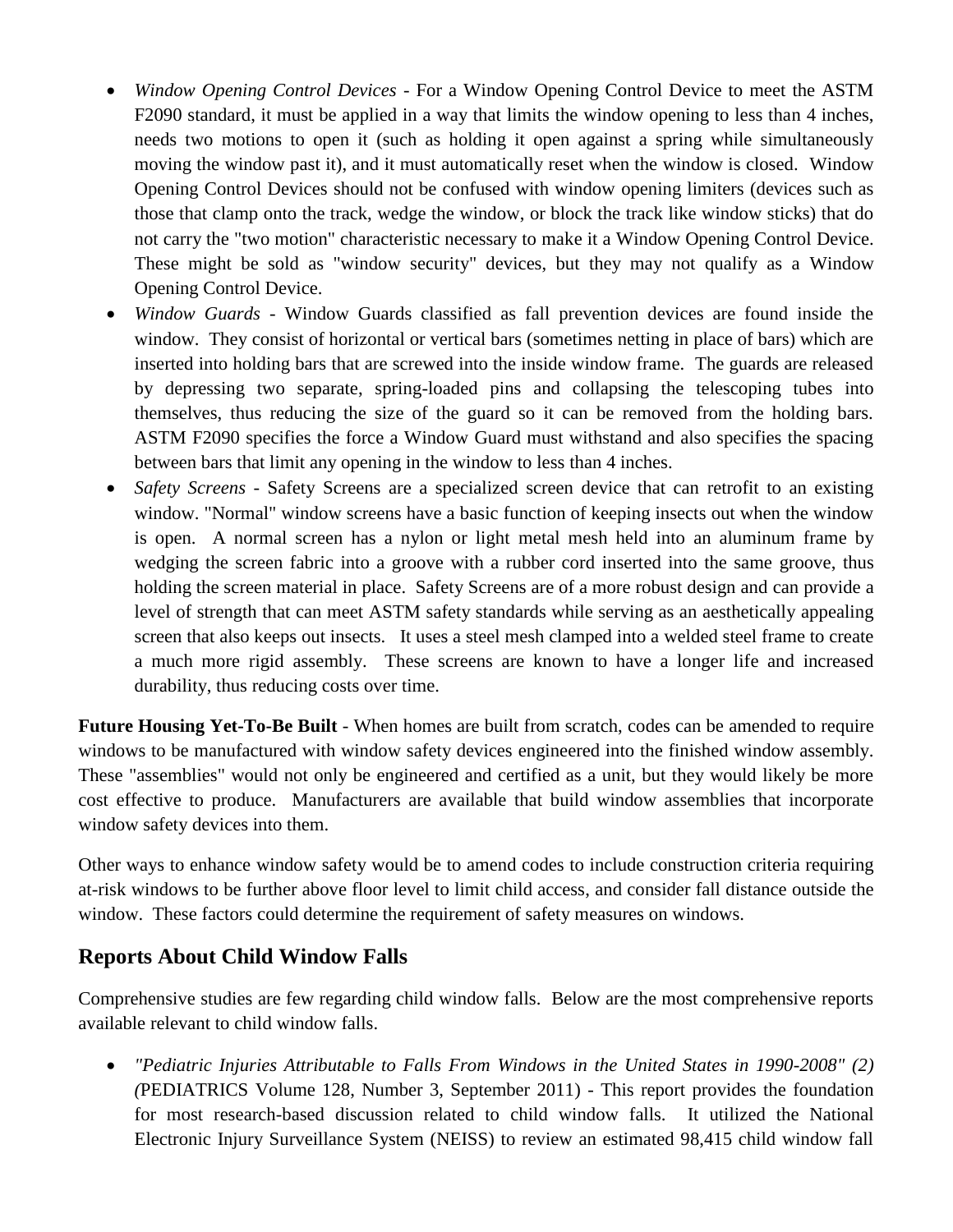cases over a 19 year study period with samples from across the United States. The findings include:

- o During the study period, an average of 5,180 children were treated for window falls each year.
- o 1/4th of the children required admission to the hospital as a result of their fall.
- o The mean age of the children studied was 5.1 years of age.
- o Children age 0-4 were more likely to sustain head injuries.
- o 0.2% of the cases were fatal.
- $\circ$  In 72.7% of the cases, the height of the fall was documented (30.8% one story; 62.7% two story; 6.5% three story).
- $\circ$  While only 16.5% of the cases provided information about the status of the window, 82.8% of the cases with information reported a screen was in place (and failed to provide any protection) at the time of the fall.
- *Safe Kids Worldwide - "Report to the Nation: Protecting Children In Your Home" February 2015 (1)* - Safe Kids Worldwide reports that an average of eight children ages 5 and under die and 3,300 others suffer severe injury each year. They further surveyed caregivers and found that 77% had never used, or were unsure if they had used, window guards or safety devices.
- *American Academy of Pediatrics - Falls From Heights: Windows, Roofs, and Balconies (Pediatrics Vol. 107 No. 5 May 2001)(7) -* This article discusses falls in a broad sense, but emphasizes falls from heights, especially from windows because of the significant representation it carries in child falls. The following points are brought out in the article:
	- o After motor vehicle injuries, falls of all kinds are the second leading cause of death from unintentional injury in the United States, accounting for more than 13,000 deaths during 1998 among persons of all ages, 126 of which were children age 14 years and younger.
	- o Fatalities occur primarily when children fall from great heights (greater than 2 stories or 6.7 meters/22 feet), or when the head of a child hits a hard surface, such as concrete.
	- o ...the average age of patients injured in falls from heights is approximately 5 years....
	- o Data from the CPSC on the approximately 4,700 children who were examined in emergency departments because of falls from windows during 1993 indicate that 90% fall from the first and second stories and that 45% had injuries defined by the CPSC as "serious," such as fractures, internal injuries, concussions, intracranial hematomas, and intracranial hemorrhages. Of those injured, 28% were admitted to the hospital compared with 4% for all consumer product related injuries reported to the CPSC during 1993.
		- *Relative to this point, it should be noted that most of the injuries described above would likely trigger a child being registered in the "trauma system." This places them in a tracked and quantifiable category in the health and human services agencies of most states. If a child is not injured seriously or is treated outside of the emergency room, perhaps at an emergency care clinic or primary care doctor, they will not be recognized as a statistic in the trauma system data. Because of this variable, many child window falls are never recognized in statistical reporting.*
	- o The installation of window guards is a prove preventative strategy. In 1976, the New York City Board of Health, noting that window falls accounted for 12% of the deaths from unintentional injury of children younger than 15 years, lobbied the city council to pass a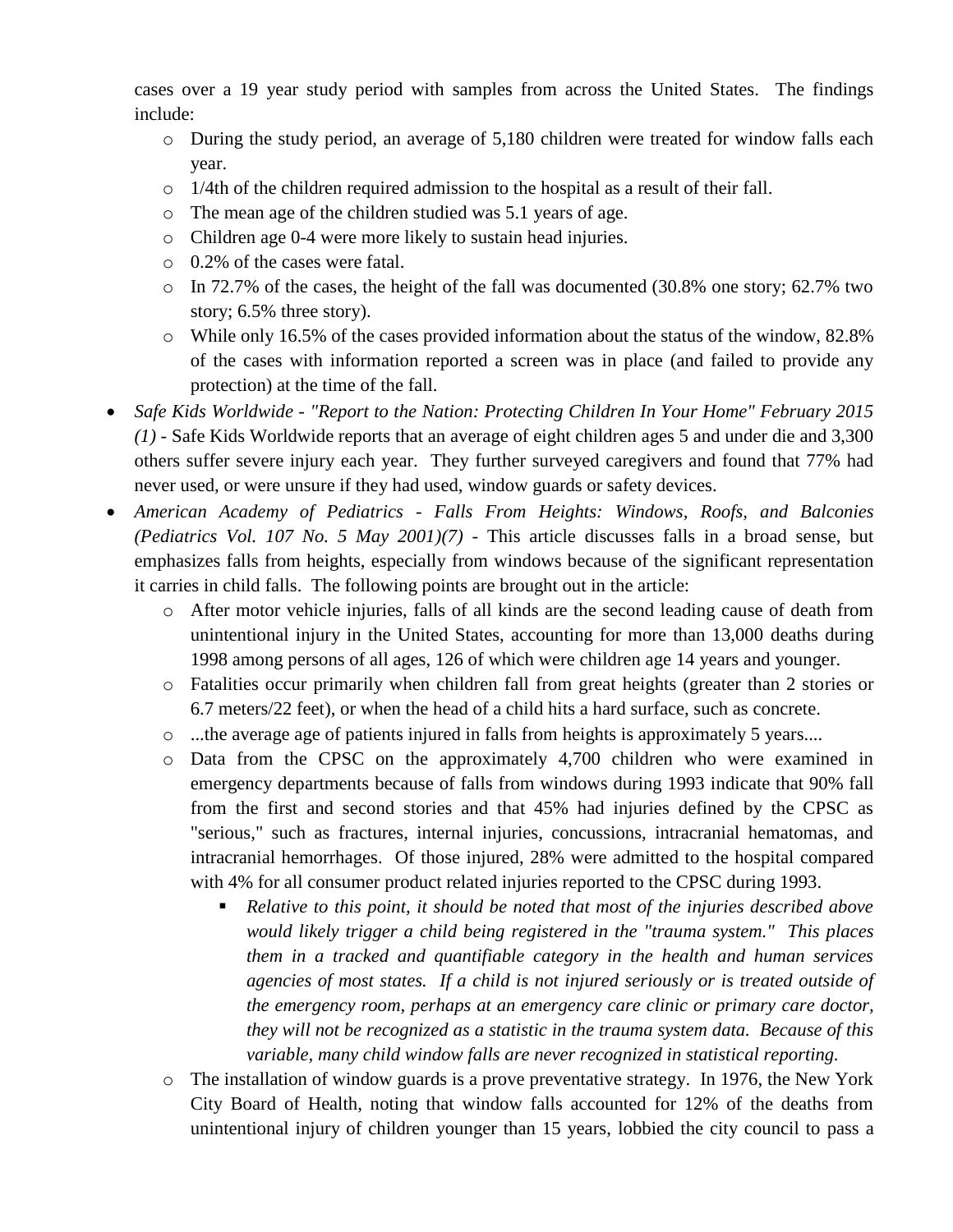law requiring the owners of multiple story dwellings to provide window guards in apartments where children 10 years and younger reside. This law was passed after the implementation of a pilot program combining education with the provision of free window guards. The pilot program resulted in a 35% reduction in deaths attributable to falls from windows and a 50% reduction in incidents; no child fell from a window equipped with a window guard (during that period). The mandatory program resulted in a reduction of up to 96% in admission to local hospitals for the treatment of window-fall related injuries.

- o Recent data on the New York City experience showed no increase in the number of deaths attributable to residential fires (in fact, there was a decrease) after the introduction of window guards as required by the city ordinance.
- *NFPA - "Characteristics of Home Fire Victims" - Marty Ahrens October 2015 (8)*
	- o NFPA reports nothing relevant to fire deaths attributed to the inability to escape a bedroom through the window or any other means.
	- o NFPA reports that in 1980, youth under age 5 represented approximately 18% of all fire deaths. By 2011, youth under age 5 represented 6% of all fire deaths. This reduction made a particularly notable drop beginning in July 1994 when CPSC requirements for child-resistant lighters was implemented. Death rates for youth under age 5 in 1994 were approximately 20% of all fire deaths. Since child-resistant lighters utilized the same behavioral science to make lighters safer that is being recommended for at-risk windows, the same type of change might be expected.
- *International Fire Service Training Association (IFSTA) ResourceOne (9) -* IFSTA was established in 1934. The mission of IFSTA is to identify areas of need for training materials and foster the development and validation of training materials for the fire service and related areas. IFSTA is an association of fire service personnel who are dedicated to upgrading fire fighting techniques and safety through training in cooperation with Oklahoma State University and in partnership with the International Fire Service Training Association. ResourceOne provides a one-stop, online location for all IFSTA curriculum and learning resources. ResourceOne provides a training module called "Essentials of Community Risk Reduction." Within this module is a section on Fall Prevention, which includes four sections:
	- o Furniture Falling on Children
	- o Falls From Windows
	- o Falls From Shopping Carts
	- o Falls on Playgrounds

In the section on Falls From Windows, the following topics and facts are conveyed to students:

- o 5,100 children younger than age 18 are treated in emergency rooms each year for window falls
- o 3,300 children age 5 and under are treated in emergency rooms each year for window falls
- o 34% of these young children will be hospitalized
- o Approximately 8 of these children will die
- o Window falls cause more serious injuries than any other type of fall
- o Window screens are not enough to keep children safe
- o Death can occur when children press against screens or climb on furniture near windows